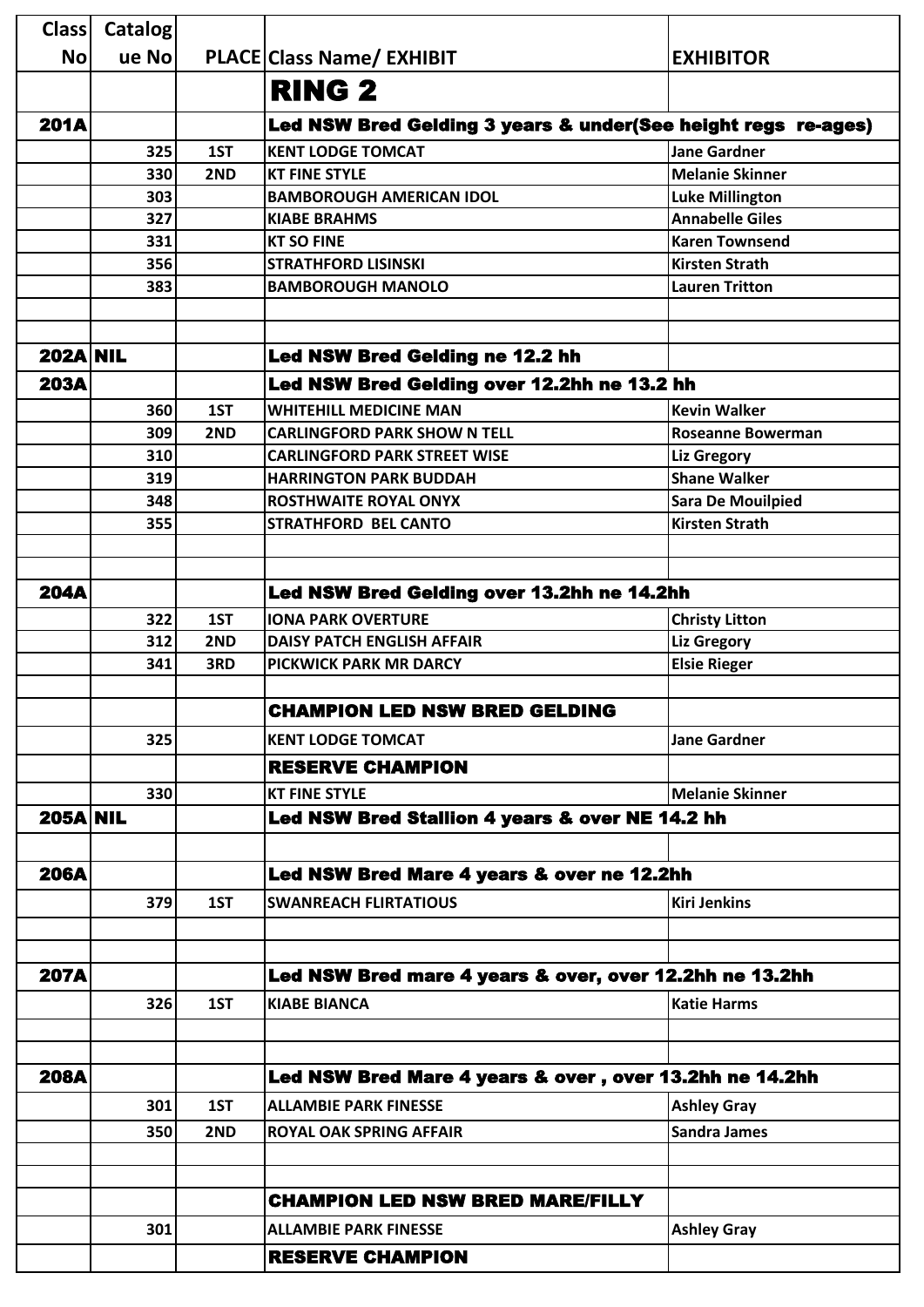|                 | 379        |            | <b>SWANREACH FLIRTATIOUS</b>                                          | <b>Kiri Jenkins</b>                      |
|-----------------|------------|------------|-----------------------------------------------------------------------|------------------------------------------|
|                 |            |            |                                                                       |                                          |
| <b>209A</b>     |            |            | Led NSW Bred Pony Colt 3 years & under(See height regs-re- ages)      |                                          |
|                 | 317        | 1ST        | <b>GRAND DUKE OF BRANDYHOLLOW</b>                                     | <b>Jenine Rowe</b>                       |
|                 | 315        | 2ND        | <b>ELIZABETH FARM ROLAND GARROS</b>                                   | <b>Elizabeth Taylor</b>                  |
|                 | 336        |            | <b>MELODY PARK KINGDOM OF HEAVEN</b>                                  | <b>Kym Munkman</b>                       |
|                 |            |            |                                                                       |                                          |
|                 |            |            |                                                                       |                                          |
| <b>210A</b>     |            |            | Led NSW Bred Pony Filly 3 years & under (See height regs-re-ages)     |                                          |
|                 | 318        | 1ST        | <b>GRANDCHESTER SECRET ANGEL</b>                                      | <b>Maryanne Bullpitt</b>                 |
|                 | 339        | 2ND        | <b>MERRY MITTENS OF ROYALWOOD</b>                                     | <b>Joanne Prestwidge</b>                 |
|                 | 304        | 3RD        | <b>BAMBOROUGH SNEAK PEAK</b>                                          | <b>Maia Warren</b>                       |
|                 | 314        | 4TH        | <b>ELIZABETH FARM MISS MIDLER</b>                                     | <b>Elizabeth Taylor</b>                  |
|                 | 307        |            | <b>BRANDYHOLLOW SECRET CHARM</b>                                      | <b>Jenine Rowe</b>                       |
|                 | 338<br>345 |            | <b>MERRY JEWEL OF ROYALWOOD (ET)</b><br><b>ROBBANIE SWEET REFRAIN</b> | <b>Joanne Prestwidge</b>                 |
|                 | 353        |            | <b>SONOS PARK THE HEIRESS</b>                                         | <b>Kym Munkman</b><br><b>Alexis Borg</b> |
|                 | 357        |            | <b>STRATHFORD SELENA</b>                                              | <b>Kirsten Strath</b>                    |
|                 | 335        |            | <b>MARLEY PARK SWEET CHARM</b>                                        | <b>Taylah Hutchinson</b>                 |
|                 |            |            |                                                                       |                                          |
|                 |            |            |                                                                       |                                          |
|                 |            |            | <b>CHAMPION LED NSW BRED YOUNGSTOCK</b>                               |                                          |
|                 | 318        |            | <b>GRANDCHESTER SECRET ANGEL</b>                                      | <b>Maryanne Bullpitt</b>                 |
|                 |            |            | <b>RESERVE CHAMPION</b>                                               |                                          |
|                 | 339        |            | <b>MERRY MITTENS OF ROYALWOOD</b>                                     | <b>Joanne Prestwidge</b>                 |
|                 |            |            |                                                                       |                                          |
|                 |            |            |                                                                       |                                          |
|                 |            |            |                                                                       |                                          |
| $211A$ NIL      |            |            | <b>Led NSW Bred Overheight Stallion or Colt</b>                       |                                          |
|                 |            |            |                                                                       |                                          |
| <b>212A</b>     |            |            | Led NSW Bred Overheight Gelding over 14.2 ne 15hh                     |                                          |
|                 | 320        | 1ST        | <b>HEADLEY PARK BLACK LABEL</b>                                       | <b>Matthew Snell</b>                     |
|                 | 354        | 2ND        | <b>SONOS PARK TIMELESS ENCORE</b>                                     | <b>Alexis Borg</b>                       |
|                 | 358        |            | <b>THERESA PARK BONNACORD</b>                                         | <b>Jane Nelson</b>                       |
|                 |            |            |                                                                       |                                          |
| <b>213A</b>     |            |            |                                                                       |                                          |
|                 |            |            | <b>Led NSW Bred Gelding over 15hh</b>                                 |                                          |
|                 | 352        | 1ST        | <b>ROYALWOOD WEST END</b>                                             | <b>Joanne Prestwidge</b>                 |
|                 | 351        | 2ND        | <b>ROYALWOOD STAGE SHOW</b>                                           | <b>Patricia Bennett</b>                  |
| <b>214A</b>     |            |            | Led NSW Bred Mare or Filly over 14.2 ne 15hh                          |                                          |
|                 | 324        | 1ST        | <b>KENT LODGE FANCYCAT</b>                                            | <b>Jane Gardner</b>                      |
|                 | 321        | <b>SCR</b> | <b>HEADLEY PARK YULETIDE</b>                                          | <b>Michael Christie</b>                  |
|                 |            |            |                                                                       |                                          |
|                 |            |            |                                                                       |                                          |
| <b>215A NIL</b> |            |            | Led NSW Bred Overheight Mare or Filly over 15 hh                      |                                          |
|                 |            |            |                                                                       |                                          |
|                 |            |            | <b>CHAMPION LED NSW BRED OVERHEIGHT</b>                               |                                          |
|                 |            |            |                                                                       |                                          |
|                 | 320        |            | <b>HEADLEY PARK BLACK LABEL</b>                                       | <b>Matthew Snell</b>                     |
|                 |            |            | <b>RESERVE CHAMPION</b>                                               |                                          |
|                 | 352        |            | <b>ROYALWOOD WEST END</b>                                             | <b>Joanne Prestwidge</b>                 |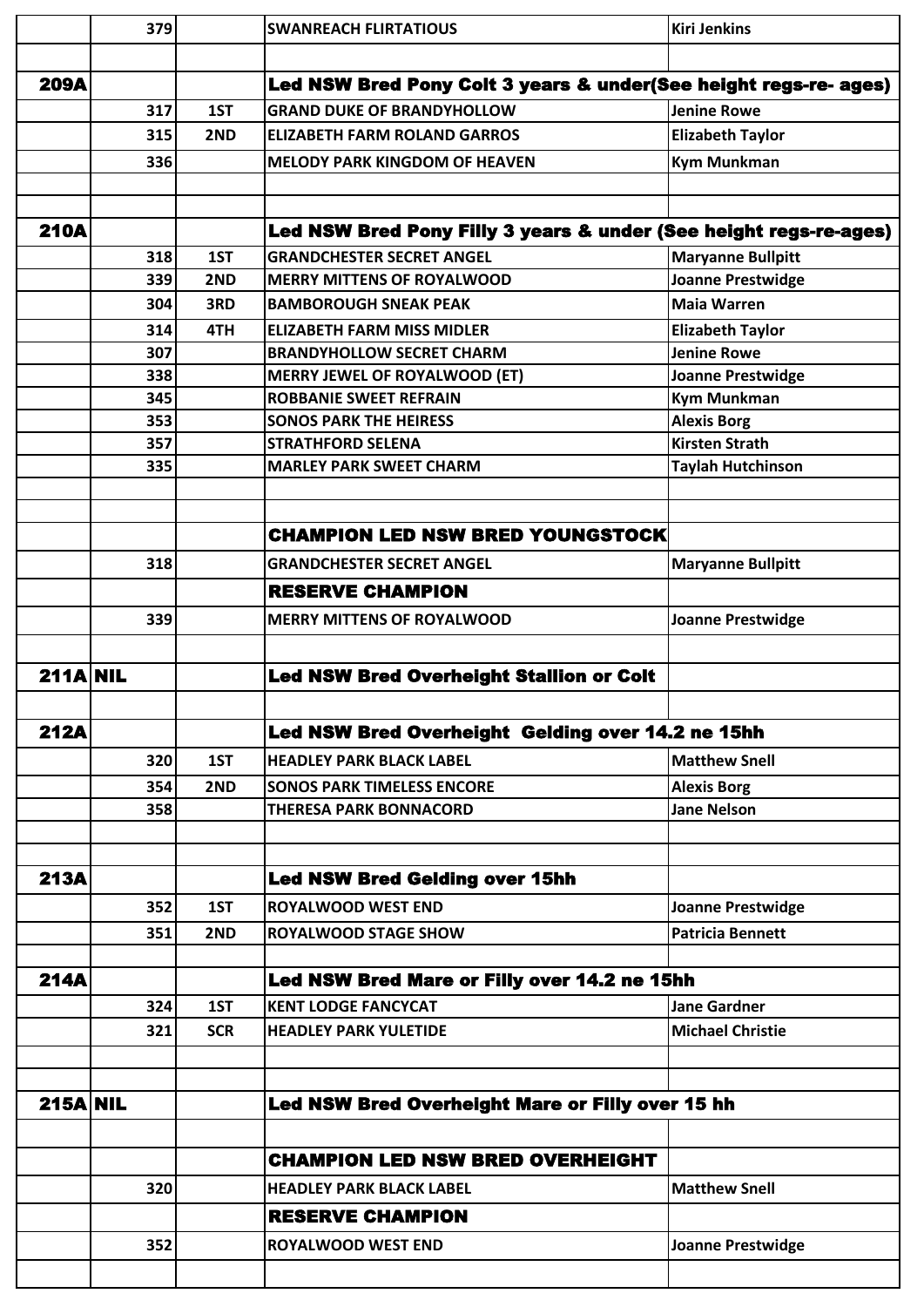|     |                |     | <b>BEST LED NSW BRED RPSBS</b>                          |                        |
|-----|----------------|-----|---------------------------------------------------------|------------------------|
|     | 320            |     | <b>HEADLEY PARK BLACK LABEL</b>                         | <b>Matthew Snell</b>   |
|     |                |     |                                                         |                        |
|     |                |     |                                                         |                        |
|     | $201$ NIL      |     | <b>Led Show Hunter Pony Colt 1 year</b>                 |                        |
|     | <b>202 NIL</b> |     | <b>Led Show Hunter Pony Colt 2 year</b>                 |                        |
|     | <b>203 NIL</b> |     | <b>Led Show Hunter Pony Colt 3 year</b>                 |                        |
|     |                |     |                                                         |                        |
|     | <b>204 NIL</b> |     | <b>Led Show Hunter Pony Filly 1 year</b>                |                        |
|     | <b>205 NIL</b> |     | <b>Led Show Hunter Pony Filly 2 year</b>                |                        |
|     | <b>206 NIL</b> |     | <b>Led Show Hunter Pony Filly 3 year</b>                |                        |
|     |                |     |                                                         |                        |
|     | <b>207 NIL</b> |     | <b>Led Show Hunter Pony Gelding 1 year</b>              |                        |
|     | <b>208 NIL</b> |     | <b>Led Show Hunter Pony Gelding 2 year</b>              |                        |
|     |                |     |                                                         |                        |
| 209 |                |     | Led Show Hunter Pony Gelding, 3 years ne 14.1Â1/2hh     |                        |
|     | 330            | 1ST | <b>KT FINE STYLE</b>                                    | <b>Melanie Skinner</b> |
|     |                |     |                                                         |                        |
|     |                |     | <b>CHAMPION LED YOUNGSTOCK SHOW HUNTER GELDING</b>      |                        |
|     | 330            |     | <b>KT FINE STYLE</b>                                    | <b>Melanie Skinner</b> |
|     |                |     | <b>RESERVE CHAMPION</b>                                 |                        |
|     |                |     |                                                         |                        |
|     | <b>210 NIL</b> |     | <b>Led Show Hunter Stallion ne 12.2 hh</b>              |                        |
|     | $211$ NIL      |     | Led Show Hunter Stallion over 12.2 ne 13.2 hh           |                        |
|     | <b>212 NIL</b> |     | Led Show Hunter Stallion over 13.2 ne 14.2 hh           |                        |
|     | $213$ NIL      |     | <b>Led Show Hunter Mare ne 12.2 hh</b>                  |                        |
|     |                |     |                                                         |                        |
| 214 |                |     | Led Show Hunter Pony Mare, over 12.2hh and ne 13.2hh    |                        |
|     | 342            | 1ST | <b>POCKET WATCH</b>                                     | <b>Toni Ambrose</b>    |
|     |                |     |                                                         |                        |
| 215 |                |     |                                                         |                        |
|     |                |     | Led Show Hunter Pony Mare, over 13.2hh and ne 14.2hh    |                        |
|     | 302            | 1ST | <b>ALLIRA PARK PASPALEY</b>                             | <b>Kirsten Strath</b>  |
|     | <b>216 NIL</b> |     | <b>Led Show Hunter Broodmare</b>                        |                        |
|     |                |     |                                                         |                        |
|     |                |     | <b>CHAMPION LED SHOW HUNTER MARE</b>                    |                        |
|     | 342            | 1ST | <b>POCKET WATCH</b>                                     | <b>Toni Ambrose</b>    |
|     |                |     | <b>RESERVE CHAMPION</b>                                 |                        |
|     | 302            | 1ST | <b>ALLIRA PARK PASPALEY</b>                             | <b>Kirsten Strath</b>  |
|     |                |     | <b>SUPREME LED SENIOR SHOW HUNTER</b>                   |                        |
|     | 342            |     | <b>POCKET WATCH</b>                                     | <b>Toni Ambrose</b>    |
|     |                |     |                                                         |                        |
|     | $217$ NIL      |     | Led Show Hunter Pony Gelding ne 12.2 hh                 |                        |
| 218 |                |     | Led Show Hunter Pony Gelding, over 12.2hh and ne 13.2hh |                        |
|     | 308            | 1ST | <b>CANYON QUASAR</b>                                    | <b>Kirsten Strath</b>  |
|     |                |     |                                                         |                        |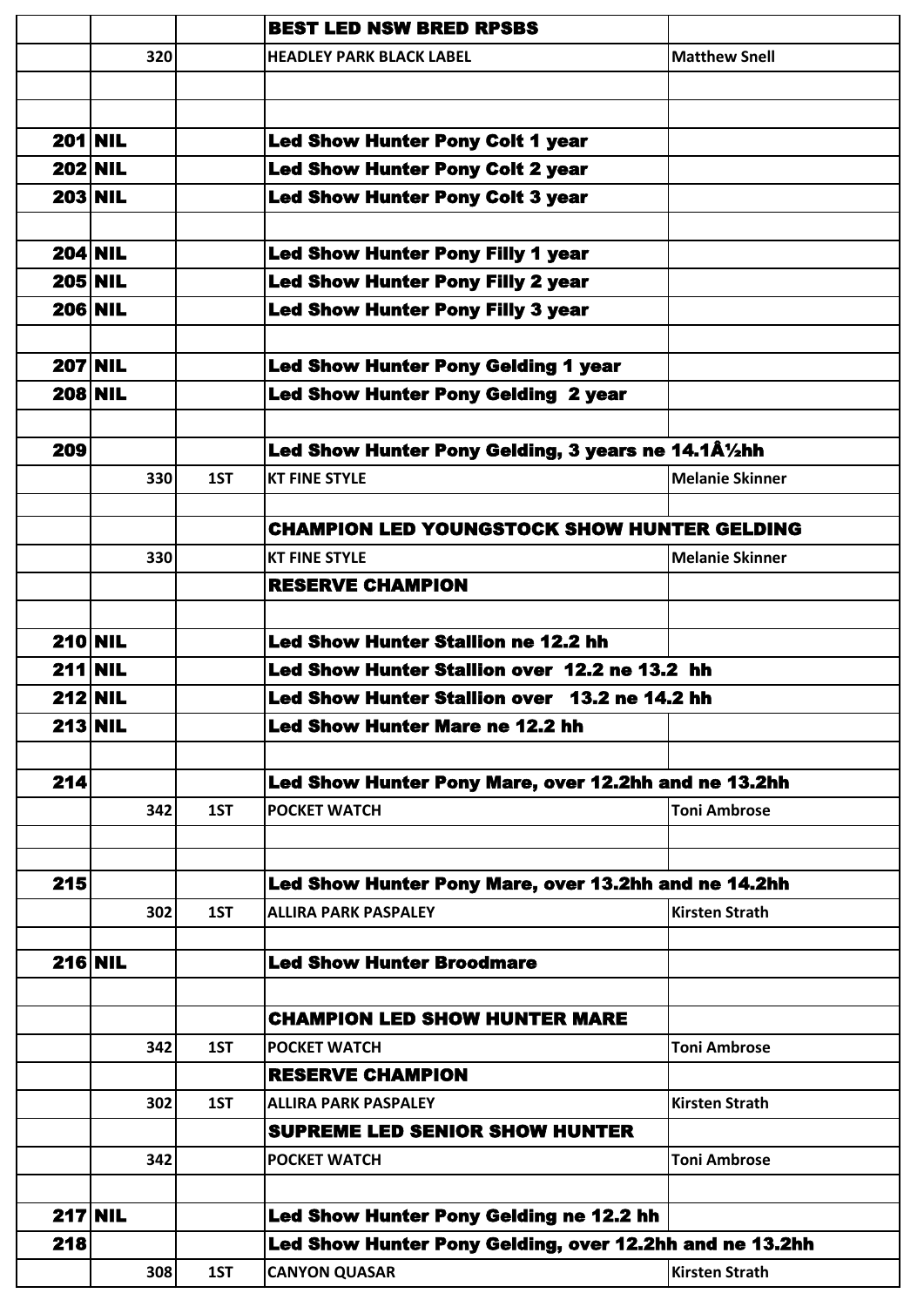| 219 |                |     | Led Show Hunter Pony Gelding, over 13.2hh and ne14.2hh       |                         |
|-----|----------------|-----|--------------------------------------------------------------|-------------------------|
|     | 322            | 1ST | <b>IONA PARK OVERTURE</b>                                    | <b>Christy Litton</b>   |
|     |                |     |                                                              |                         |
|     |                |     |                                                              |                         |
|     |                |     | <b>CHAMPION LED SHOW HUNTER GELDING</b>                      |                         |
|     | 308            |     | <b>CANYON QUASAR</b>                                         | <b>Kirsten Strath</b>   |
|     |                |     | <b>RESERVE CHAMPION</b>                                      |                         |
|     | 322            |     | <b>IONA PARK OVERTURE</b>                                    | <b>Christy Litton</b>   |
|     |                |     |                                                              |                         |
|     | <b>220 NIL</b> |     | Led RPSBS Show Hunter Colt 3 years & under                   |                         |
|     |                |     |                                                              |                         |
|     | $221$ NIL      |     | Led RPSBS Show Hunter Stallion 4 years & over ne 14.2 hh     |                         |
|     |                |     |                                                              |                         |
| 222 |                |     | Led RPSBS Show Hunter Overheight Youngstock 3 years under    |                         |
|     | 351            | 1ST | <b>ROYALWOOD STAGE SHOW</b>                                  | <b>Patricia Bennett</b> |
|     |                |     |                                                              |                         |
| 223 |                |     | Led RPSBS Show Hunter Hack Mare /Gelding over 14.2hh ne 15hh |                         |
|     | 358            | 1ST | <b>THERESA PARK BONNACORD</b>                                | <b>Jane Nelson</b>      |
|     |                |     |                                                              |                         |
|     | <b>224 NIL</b> |     | Led RPSBS Overheight Show Hunter Mare or Gelding over 15 hh  |                         |
|     |                |     | <b>CHAMPION LED OVERHEIGHT SHOW HUNTER</b>                   |                         |
|     | 351            |     | <b>ROYALWOOD STAGE SHOW</b>                                  | <b>Patricia Bennett</b> |
|     |                |     | <b>RESERVE CHAMPION</b>                                      |                         |
|     | 358            |     | <b>THERESA PARK BONNACORD</b>                                | <b>Jane Nelson</b>      |
|     |                |     |                                                              |                         |
| 225 |                |     | <b>Leading Rein Show Pony ne 12hh</b>                        |                         |
|     | 379            | 1ST | <b>SWANREACH FLIRTATIOUS</b>                                 | <b>Kiri Jenkins</b>     |
|     |                |     |                                                              |                         |
|     | <b>226 NIL</b> |     | <b>Leading Rein Show Hunter Pony ne 12 hh</b>                |                         |
|     | <b>227 NIL</b> |     | <b>First Ridden Show Pony ne 12.2hh</b>                      |                         |
|     | <b>228 NIL</b> |     | First Ridden Show Hunter Pony ne 12.2hh                      |                         |
|     |                |     |                                                              |                         |
|     |                |     | <b>CHAMPION MINI PONY</b>                                    |                         |
|     | 379            |     | <b>SWANREACH FLIRTATIOUS</b>                                 | <b>Kiri Jenkins</b>     |
|     |                |     | <b>RESERVE CHAMPION MINI PONY</b>                            |                         |
|     |                |     |                                                              |                         |
|     | <b>229 NIL</b> |     | Rider 3 years & under 6 years Led Only                       |                         |
|     |                |     |                                                              |                         |
|     | <b>230 NIL</b> |     | Rider 6 years & under 8 years Led Only                       |                         |
|     |                |     |                                                              |                         |
|     | $231$ NIL      |     | Rider 8 years & under 10 years                               |                         |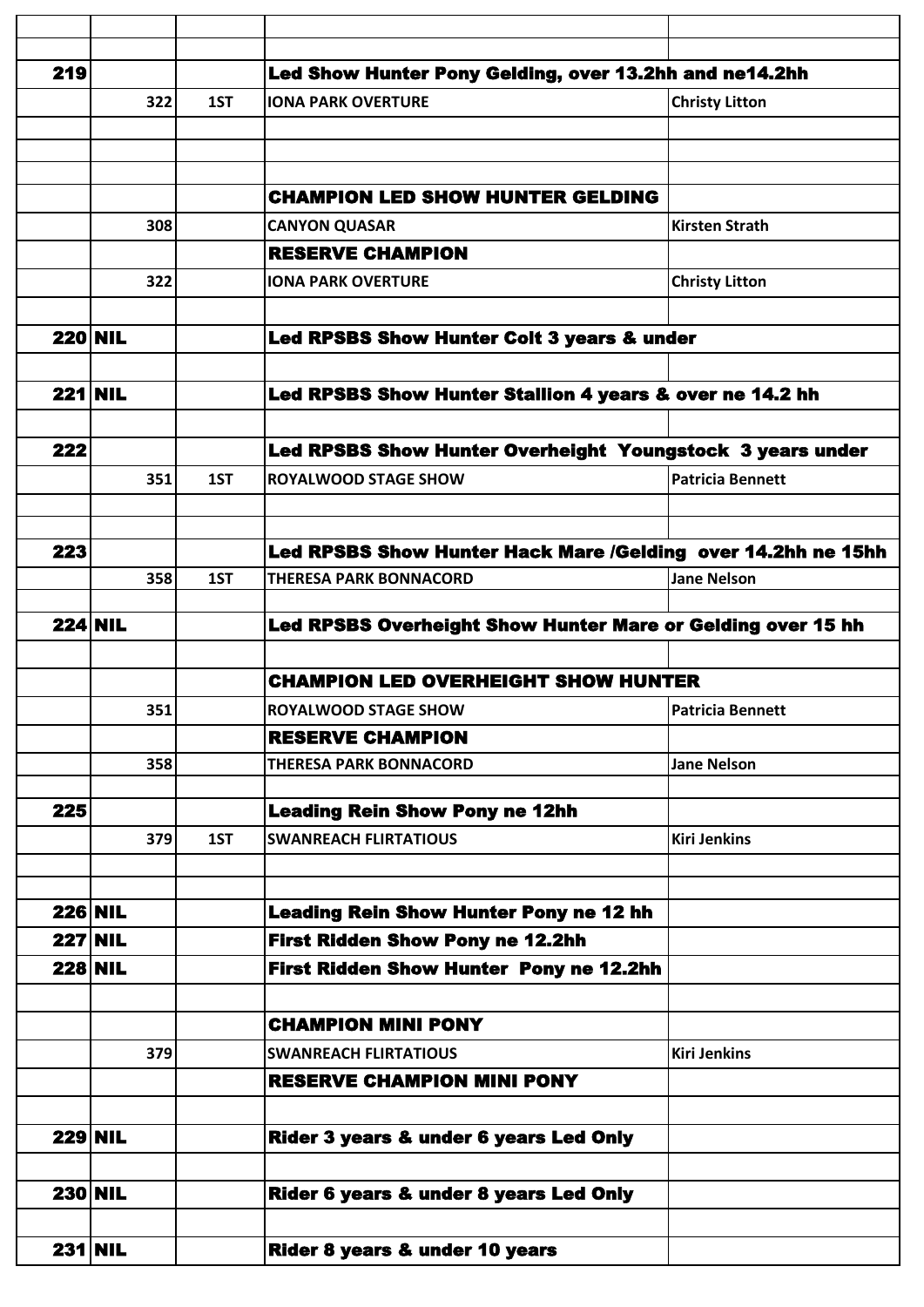| 232 |                |     | <b>Rider 10 years and under 12 years</b>                    |                             |
|-----|----------------|-----|-------------------------------------------------------------|-----------------------------|
|     | 372            | 1ST | <b>Claudia Hughes</b>                                       | <b>Claudia Hughes</b>       |
|     | 373            | 2ND | <b>Wynter Grace Schultz</b>                                 | <b>Wynter Grace Schultz</b> |
|     | 374            |     | <b>Elsie Rieger</b>                                         | <b>Elsie Rieger</b>         |
|     | 381            |     | <b>Tyler Sams</b>                                           | <b>Tyler Sams</b>           |
|     |                |     |                                                             |                             |
|     |                |     |                                                             |                             |
|     |                |     | <b>CHAMPION JUNIOR RIDER</b>                                |                             |
|     | 372            |     | <b>Claudia Hughes</b>                                       | <b>Claudia Hughes</b>       |
|     |                |     | <b>RESERVE CHAMPION JUNIOR RIDER</b>                        |                             |
|     | 373            |     | <b>Wynter Grace Schultz</b>                                 | <b>Wynter Grace Schultz</b> |
|     |                |     |                                                             |                             |
|     | <b>233 NIL</b> |     | 2018/19 Newcomer Ridden Show Pony ne 12.2hh                 |                             |
|     |                |     |                                                             |                             |
| 234 |                |     | 2017/18 Newcomer Ridden Show Pony, over 12.2hh ne 13.2hh    |                             |
|     | 319            | 1ST | <b>HARRINGTON PARK BUDDAH</b>                               | <b>Shane Walker</b>         |
|     | 313            | 2ND | <b>DEANHILLS ANIMATION</b>                                  | <b>Wynter Grace Schultz</b> |
|     | 348            | 3RD | <b>ROSTHWAITE ROYAL ONYX</b>                                | <b>Sara De Mouilpied</b>    |
|     | 326            | 4TH | <b>KIABE BIANCA</b>                                         | <b>Katie Harms</b>          |
|     |                |     |                                                             |                             |
|     |                |     |                                                             |                             |
| 235 |                |     | 2017/18 Newcomer Ridden Show Pony over 13.2hh ne 14.2hh     |                             |
|     | 341            | 1ST | <b>PICKWICK PARK MR DARCY</b>                               | <b>Elsie Rieger</b>         |
|     | 329            | 2ND | <b>KT FINE DESIGN</b>                                       | <b>Patricia Bennett</b>     |
|     | 328            | 3RD | <b>KOLBEACH JEMIMA</b>                                      | <b>Joanne Stewart</b>       |
|     |                |     |                                                             |                             |
|     |                |     | <b>CHAMPION NEWCOMER SHOW PONY</b>                          |                             |
|     | 341            |     | PICKWICK PARK MR DARCY                                      | <b>Elsie Rieger</b>         |
|     |                |     | <b>RESERVE CHAMPION</b>                                     |                             |
|     | 329            |     | <b>KT FINE DESIGN</b>                                       | <b>Patricia Bennett</b>     |
|     |                |     |                                                             |                             |
|     | <b>236 NIL</b> |     | <b>Ridden Show Pony Colt 3 years</b>                        |                             |
|     |                |     |                                                             |                             |
|     |                |     |                                                             |                             |
|     | <b>237 NIL</b> |     | Ridden Show Pony Stallion 4 years & over ne 14.2 hh         |                             |
|     |                |     |                                                             |                             |
| 238 |                |     | <b>Ridden Show Pony or Gelding ne 12hh</b>                  |                             |
|     | 379            | 1ST | <b>SWANREACH FLIRTATIOUS</b>                                | <b>Kiri Jenkins</b>         |
|     |                |     |                                                             |                             |
|     |                |     |                                                             |                             |
| 239 |                |     | Ridden Show Pony Mare or Gelding, over 12.0hh and ne 12.2hh |                             |
|     | 306            | 1ST | <b>BRANDY HOLLOW MERRY MONARCH</b>                          | <b>Tia Rose Mckenzie</b>    |
|     |                |     |                                                             |                             |
|     |                |     |                                                             |                             |
|     |                |     | <b>CHAMPION RIDDEN SHOW PONY UNDER 12.2 HH</b>              |                             |
|     | 306            |     | <b>BRANDY HOLLOW MERRY MONARCH</b>                          | <b>Tia Rose Mckenzie</b>    |
|     |                |     | <b>RESERVE CHAMPION</b>                                     |                             |
|     | 379            |     | <b>SWANREACH FLIRTATIOUS</b>                                | <b>Kiri Jenkins</b>         |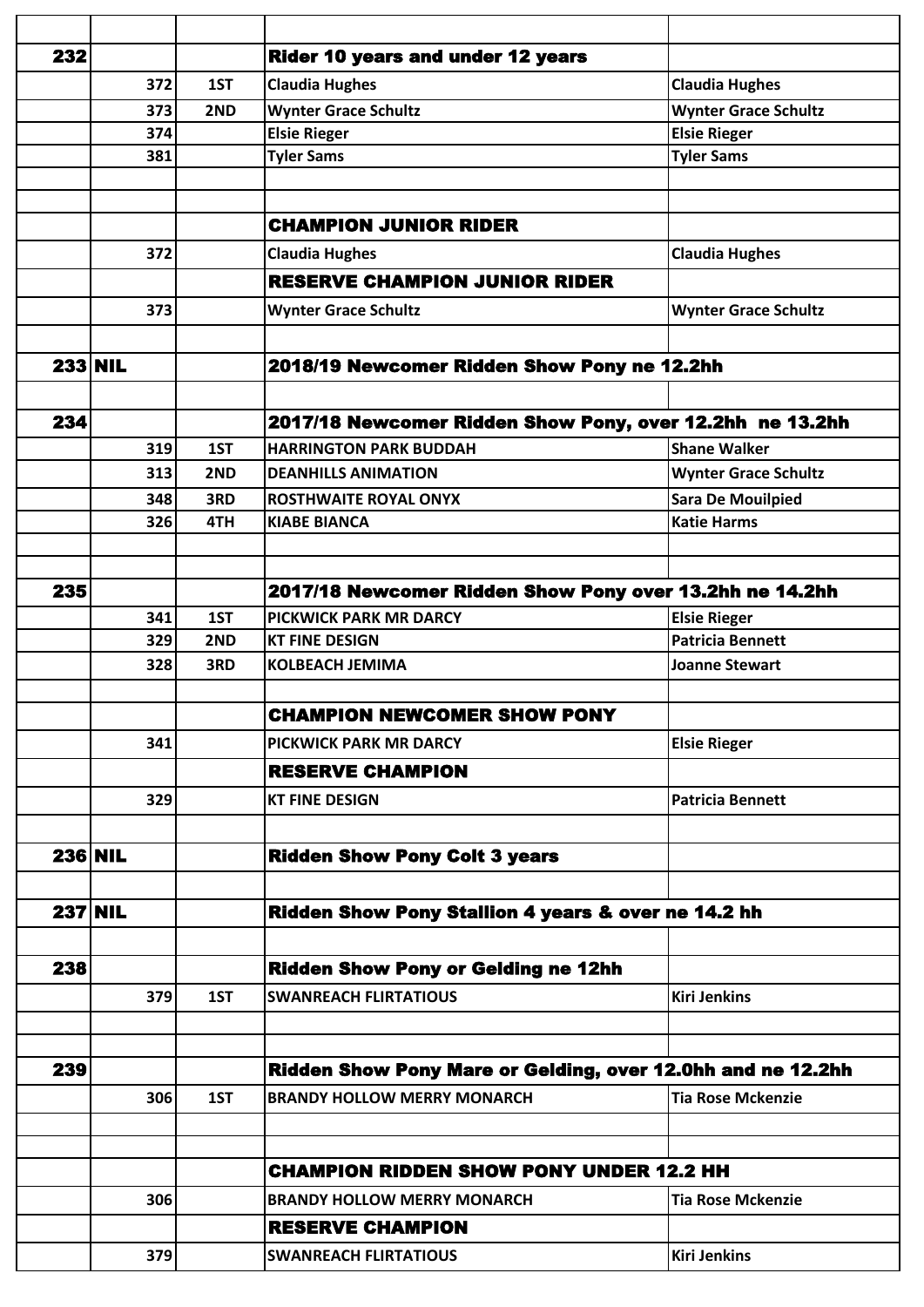| 240 |     |     | Ridden Show Pony Mare or Gelding, over 12.2hh and ne 13.0hh |                             |
|-----|-----|-----|-------------------------------------------------------------|-----------------------------|
|     | 337 | 1ST | <b>MERRIVALE PARK ROYAL ENCORE</b>                          | <b>Hans Hermens</b>         |
|     | 355 |     | <b>STRATHFORD BEL CANTO</b>                                 | <b>Kirsten Strath</b>       |
|     |     |     |                                                             |                             |
|     |     |     |                                                             |                             |
| 241 |     |     | Ridden Show Pony Mare or Gelding, over 13 hh and ne 13.2 hh |                             |
|     | 375 | 1ST | <b>HIGHCROFT COPY CAT</b>                                   | <b>Kylie Douglas</b>        |
|     | 310 | 2ND | <b>CARLINGFORD PARK STREET WISE</b>                         | <b>Liz Gregory</b>          |
|     | 319 | 3RD | <b>HARRINGTON PARK BUDDHA</b>                               | <b>Shane Walker</b>         |
|     | 334 | 4TH | <b>MANDALEY SILK ROAD</b>                                   | <b>Chelsea Morelli</b>      |
|     | 313 |     | <b>DEANHILLS ANIMATION</b>                                  | <b>Wynter Grace Schultz</b> |
|     | 348 |     | <b>ROSTHWAITE ROYAL ONYX</b>                                | <b>Sara De Mouilpied</b>    |
|     |     |     | <b>CHAMPION RIDDEN SHOW PONY OVER 12.2HH NE 13.2 HH</b>     |                             |
|     |     |     |                                                             |                             |
|     | 375 |     | <b>HIGHCROFT COPY CAT</b>                                   | <b>Kylie Douglas</b>        |
|     |     |     | <b>RESERVE CHAMPION</b>                                     |                             |
|     | 337 |     | <b>MERRIVALE PARK ROYAL ENCORE</b>                          | <b>Hans Hermens</b>         |
|     |     |     |                                                             |                             |
| 242 |     |     | Ridden Show Pony Mare or Gelding, over 13.2hh and ne 14.0hh |                             |
|     | 346 | 1ST | <b>ROSEDALE DARLINGTON</b>                                  | <b>Tia Rose Mckenzie</b>    |
|     | 341 | 2ND | <b>PICKWICK PARK MR DARCY</b>                               | <b>Elsie Rieger</b>         |
|     | 328 | 3RD | <b>KOLBEACH JEMIMA</b>                                      | <b>Joanne Stewart</b>       |
|     |     |     |                                                             |                             |
| 243 |     |     | Ridden Show Pony Mare or Gelding, over 14.0hh and ne 14.2hh |                             |
|     | 329 | 1ST | <b>KT FINE DESIGN</b>                                       | <b>Patricia Bennett</b>     |
|     | 301 | 2ND | <b>ALLAMBIE PARK FINESSE</b>                                | <b>Ashley Gray</b>          |
|     | 359 |     | THORNE PARK MAYBELLINE                                      | <b>Kyah Dema</b>            |
|     |     |     |                                                             |                             |
|     |     |     |                                                             |                             |
|     |     |     |                                                             |                             |
|     |     |     | <b>CHAMPION RIDDEN SHOW PONY OVER 13.2HH NE 14.2 HH</b>     |                             |
|     | 346 |     | <b>ROSEDALE DARLINGTON</b>                                  | <b>Tia Rose Mckenzie</b>    |
|     |     |     | <b>RESERVE CHAMPION</b>                                     |                             |
|     | 329 |     | <b>KT FINE DESIGN</b>                                       | <b>Patricia Bennett</b>     |
|     |     |     |                                                             |                             |
|     |     |     | <b>THE MARY REED MEMORIAL</b>                               |                             |
|     |     |     | <b>SUPREME CHAMPION RIDDEN SHOW PONY</b>                    |                             |
|     | 346 |     | <b>ROSEDALE DARLINGTON</b>                                  | <b>Tia Rose Mckenzie</b>    |
|     |     |     |                                                             |                             |
| 244 |     |     | <b>Childs Ridden Show Pony ne 12.2 hh</b>                   |                             |
|     | 306 | 1ST | <b>BRANDY HOLLOW MERRY MONARCH</b>                          | <b>Tia Rose Mckenzie</b>    |
|     |     |     |                                                             |                             |
|     |     |     |                                                             |                             |
| 245 |     |     | Childs Ridden Show Pony, over 12.2hh and ne 13.2h           |                             |
|     | 319 | 1ST | <b>HARRINGTON PARK BUDDAH</b>                               | <b>Shane Walker</b>         |
|     | 313 | 2ND | <b>DEANHILLS ANIMATION</b>                                  | <b>Wynter Grace Schultz</b> |
|     | 355 |     | <b>STRATHFORD BEL CANTO</b>                                 | <b>Kirsten Strath</b>       |
|     |     |     |                                                             |                             |
|     |     |     |                                                             |                             |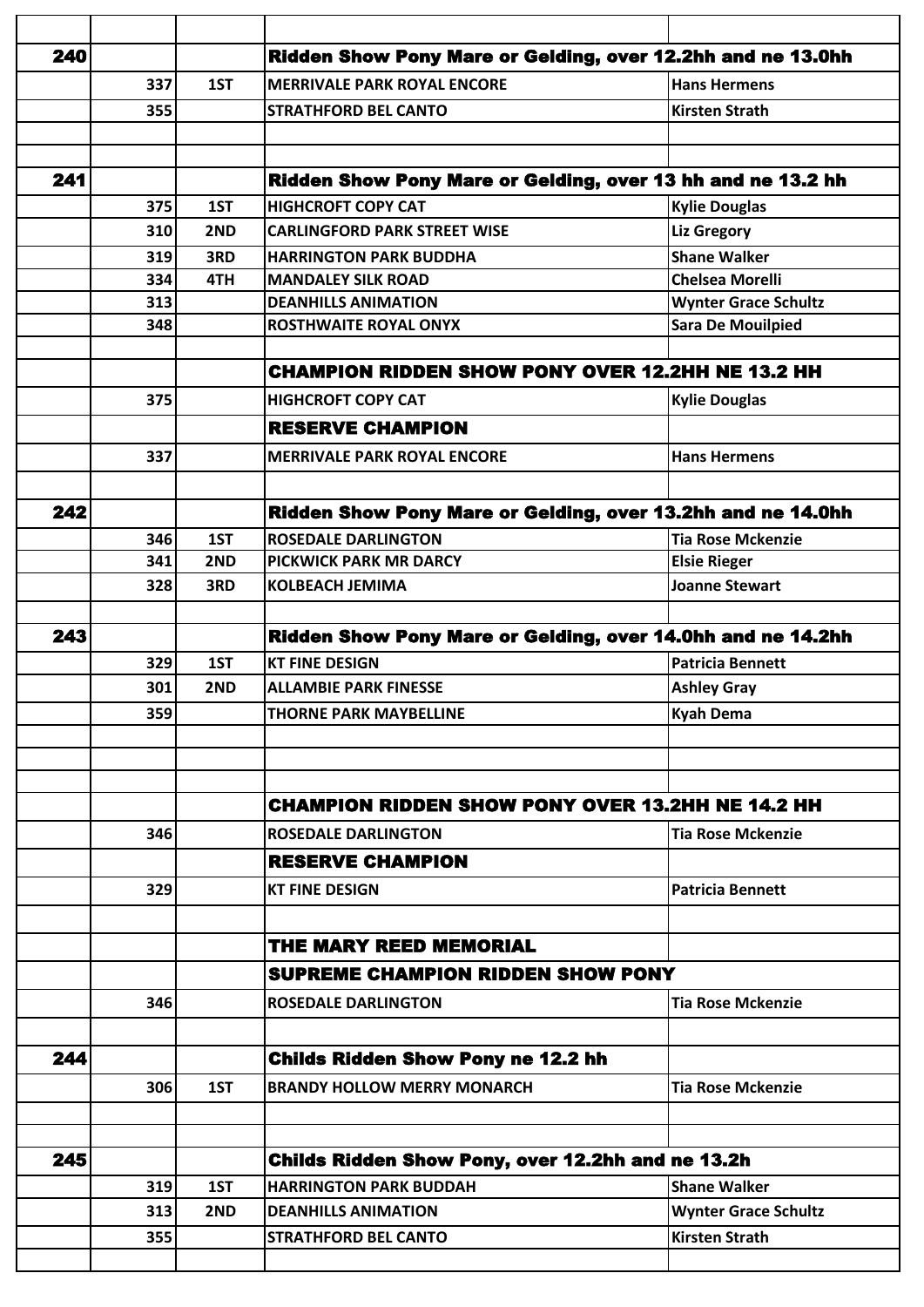| 246            |                |            | Childs Ridden Show Pony, over 13.2hh and ne 14.2hh          |                          |
|----------------|----------------|------------|-------------------------------------------------------------|--------------------------|
|                | 346            | 1ST        | <b>ROSEDALE DARLINGTON</b>                                  | <b>Tia Rose Mckenzie</b> |
|                | 328            | 2ND        | <b>KOLBEACH JEMIMA</b>                                      | <b>Joanne Stewart</b>    |
|                | 341            | 3RD        | <b>PICKWICK PARK MR DARCY</b>                               | <b>Elsie Rieger</b>      |
|                | 359            |            | <b>THORNE PARK MAYBELLINE</b>                               | <b>Kyah Dema</b>         |
|                |                |            |                                                             |                          |
|                |                |            |                                                             |                          |
|                |                |            | <b>CHAMPION RIDDEN CHILDS SHOW PONY</b>                     |                          |
|                | 346            | 1ST        | <b>ROSEDALE DARLINGTON</b>                                  | <b>Tia Rose Mckenzie</b> |
|                |                |            | <b>RESERVE CHAMPION</b>                                     |                          |
|                | 319            | 1ST        | <b>HARRINGTON PARK BUDDAH</b>                               | <b>Shane Walker</b>      |
|                |                |            |                                                             |                          |
|                |                |            |                                                             |                          |
|                | <b>247 NIL</b> |            | Ridden Home Produced RPSBS Pony ne 12.2 hh                  |                          |
|                |                |            |                                                             |                          |
| 248            |                |            | Ridden Home Produced RPSBS Pony over 12.2 hh ne 13.2 hh     |                          |
|                | 375            | 1ST        | <b>HIGHCROFT COPY CAT</b>                                   | <b>Kylie Douglas</b>     |
|                | 337            | 2ND        | <b>MERRIVALE PARK ROYAL ENCORE</b>                          | <b>Hans Hermens</b>      |
|                | 348            | 3RD        | <b>ROSTHWAITE ROYAL ONYX</b>                                | <b>Sara De Mouilpied</b> |
|                | 342            | <b>SCR</b> | <b>POCKETWATCH</b>                                          | <b>Toni Ambrose</b>      |
|                |                |            |                                                             |                          |
|                |                |            |                                                             |                          |
|                |                |            |                                                             |                          |
| 249            |                |            | Ridden Home Produced RPSBS Pony over 13.2 hh ne 14.2 hh     |                          |
|                | 301            | 1ST        | <b>ALLAMBIE PARK FINESSE</b>                                | <b>Ashley Gray</b>       |
|                | 311            | 2ND        | <b>CORNDALE KISS AND TELL</b>                               | <b>Anneliese Hughes</b>  |
|                | 328            | 3RD        | <b>KOLBEACH JEMIMA</b>                                      | <b>Joanne Stewart</b>    |
|                | 329            | <b>SCR</b> | <b>KT FINE DESIGN</b>                                       | <b>Patricia Bennett</b>  |
|                | 359            | <b>SCR</b> | <b>THORNE PARK MAYBELLINE</b>                               | <b>Kyah Dema</b>         |
|                |                |            | <b>CHAMPION RIDDEN HOME PRODUCED RPSBS</b>                  |                          |
|                |                |            |                                                             |                          |
|                | 375            |            | <b>HIGHCROFT COPY CAT</b>                                   | <b>Kylie Douglas</b>     |
|                |                |            | <b>RESERVE CHAMPION</b>                                     |                          |
|                | 301            |            | <b>ALLAMBIE PARK FINESSE</b>                                | <b>Ashley Gray</b>       |
|                |                |            |                                                             |                          |
|                | <b>250 NIL</b> |            | Ridden Home Produced RPSBS Hack over 14.2 hh ne 15 hh       |                          |
|                |                |            |                                                             |                          |
| $251$ NIL      |                |            | <b>Ridden Home Produced RPSBS Hackover 15 hh</b>            |                          |
|                |                |            |                                                             |                          |
| <b>252 NIL</b> |                |            | 2018/19 Newcomer Ridden Show Hack Mare or Gelding over 15hh |                          |
|                |                |            |                                                             |                          |
| 253            |                |            | 2018/19 Newcomer Ridden Show Hack Mare or Gelding over 15hh |                          |
|                |                |            |                                                             |                          |
|                | 352            | 1ST        | <b>ROYALWOOD WEST END</b>                                   | <b>Joanne Prestwidge</b> |
|                |                |            |                                                             |                          |
|                |                |            | <b>CHAMPION NEWCOMER OVERHEIGHT SHOW HUNTER</b>             |                          |
|                | 352            |            | <b>ROYALWOOD WEST END</b>                                   | <b>Joanne Prestwidge</b> |
|                |                |            | <b>RESERVE CHAMPION</b>                                     |                          |
|                |                |            |                                                             |                          |
|                | $254$ NIL      |            | <b>Ridden Show Hack Mare Stallion /Colt over 14.2hh</b>     |                          |